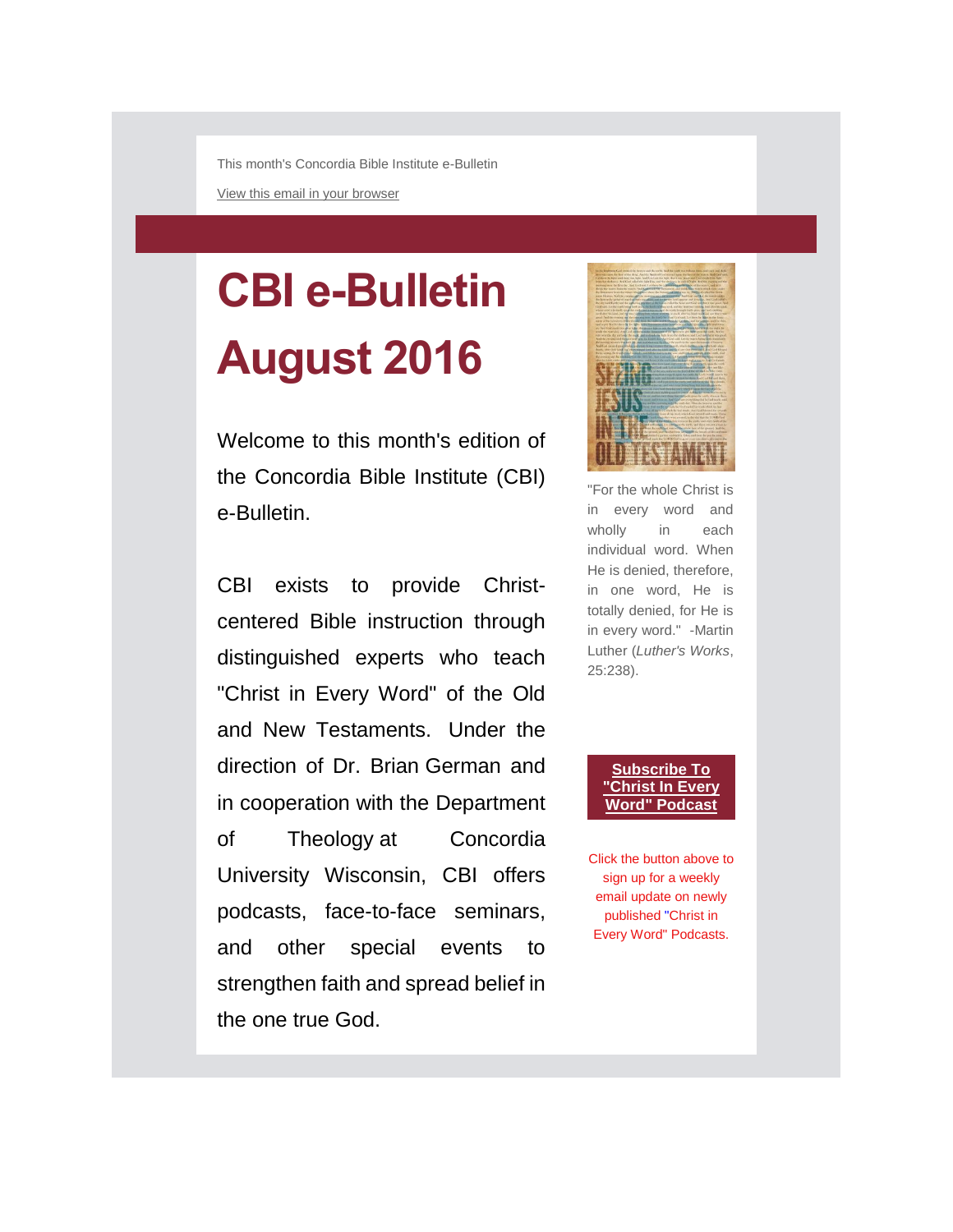# **Upcoming Events:**



**Special One-Day Seminar With Dr. Paul Maier "The Genuine Jesus: Fresh Information from History and Archaeology" Saturday, Sept. 24, 2016 9:00am-2:15pm**

**Pharmacy Building**

**Concordia University Wisconsin Registration details coming soon at** 

[www.concordiabible.org](http://www.concordiabible.org/2016/07/08/coming-soon-dr-paul-l-maier-returns-cuw/)

## **Sixth Annual Hymn Fest**

**Sunday, Oct. 23, 2016 2:00-3:30pm Chapel of Christ Triumphant Concordia University Wisconsin Free will offering will be taken**

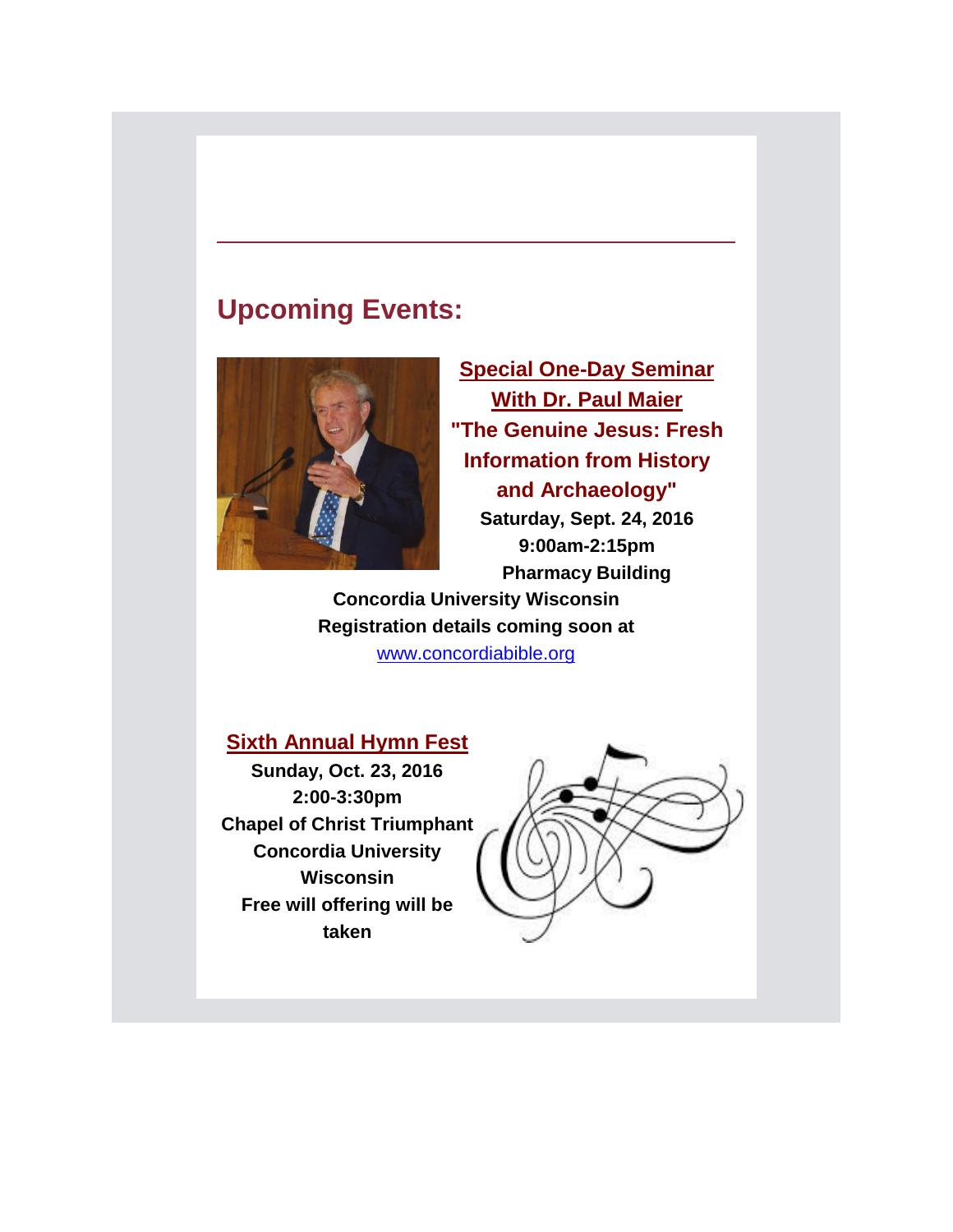

**Fall In-Depth Bible Studies Mark your calendars for this Fall's In-Depth Bible Studies! Sept. 12, Sept. 19, Sept. 26, Oct. 3, Oct. 10, and Oct. 17 3:00-5:30pm**

**Friends of Concordia Room Concordia University Wisconsin \$20 per class, per person (Faculty/Staff/Students are FREE)**

**These In-Depth Bible Studies are wonderful opportunities to learn from university professors and special guest lecturers about important topics related to the Bible and the Christian faith. We pray that you would consider joining us for this Christ-centered instruction. For more information, please call 262-243-2175.**

#### **Website:**

Visit our website at [concordiabible.org](http://www.concordiabible.org/) to learn more about CBI.

### **Podcasts:**

CBI offers thirty to forty-minute long podcasts on biblical passages and religious issues that you can listen to any time through the CBI website: <http://www.concordiabible.org/category/podcasts/>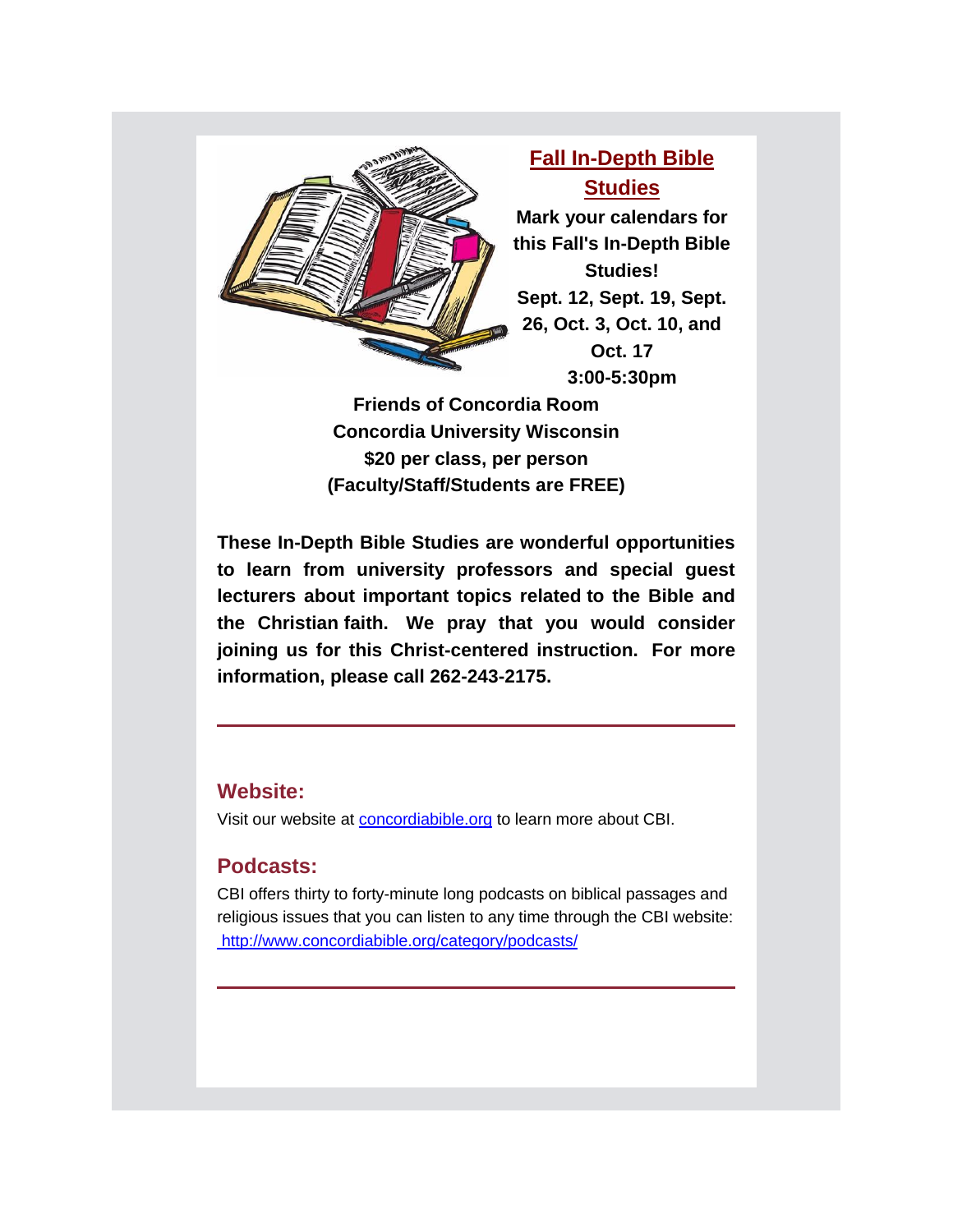#### **Ask Dr. Saleska:**

To ask Dr. Saleska a question, please visit the ["Ask Dr. Saleska"](http://www.concordiabible.org/ask-dr-saleska/) page on CBI's website and he will get back to you.

**Question:** *I have an Orthodox Jewish friend who not only knows the Old Testament very well, but knows the Hebrew language. My question: Is there some way to use the Old Testament to show her how we Christians still believe the Old Testament and use it in our teaching about Christ?*

**Answer:** First and foremost remember that Christ is just as present in the Old Testament as He is in the New, and that the New Testament for the most part was written by Jews who knew the Old Testament and made frequent references to it. Also, since your friend is an Orthodox Jew she likely has an especially high regard for the Torah, the first five books of the Old Testament, so try to find specific references to Christ in those books. Begin discussing the meaning of the Old Testament sacrifices and the significance of the shedding of the blood of those animals. See Lev. 17:11 in which life is in that blood on the altar and makes atonement for the sins of the people. The patriarchs, Abraham, Isaac, and Jacob, all offered sacrifices. The sacrificial system of Moses may naturally come up and you can talk about the meaning of the Passover (Exodus 12 & 13) or the Day of Atonement (Lev. 16).

Here's a question for your friend, "Do the Jews still adhere to the Old Testament sacrificial requirements?" "If not, why not? Doesn't the Law require it?" For Christians, all the Old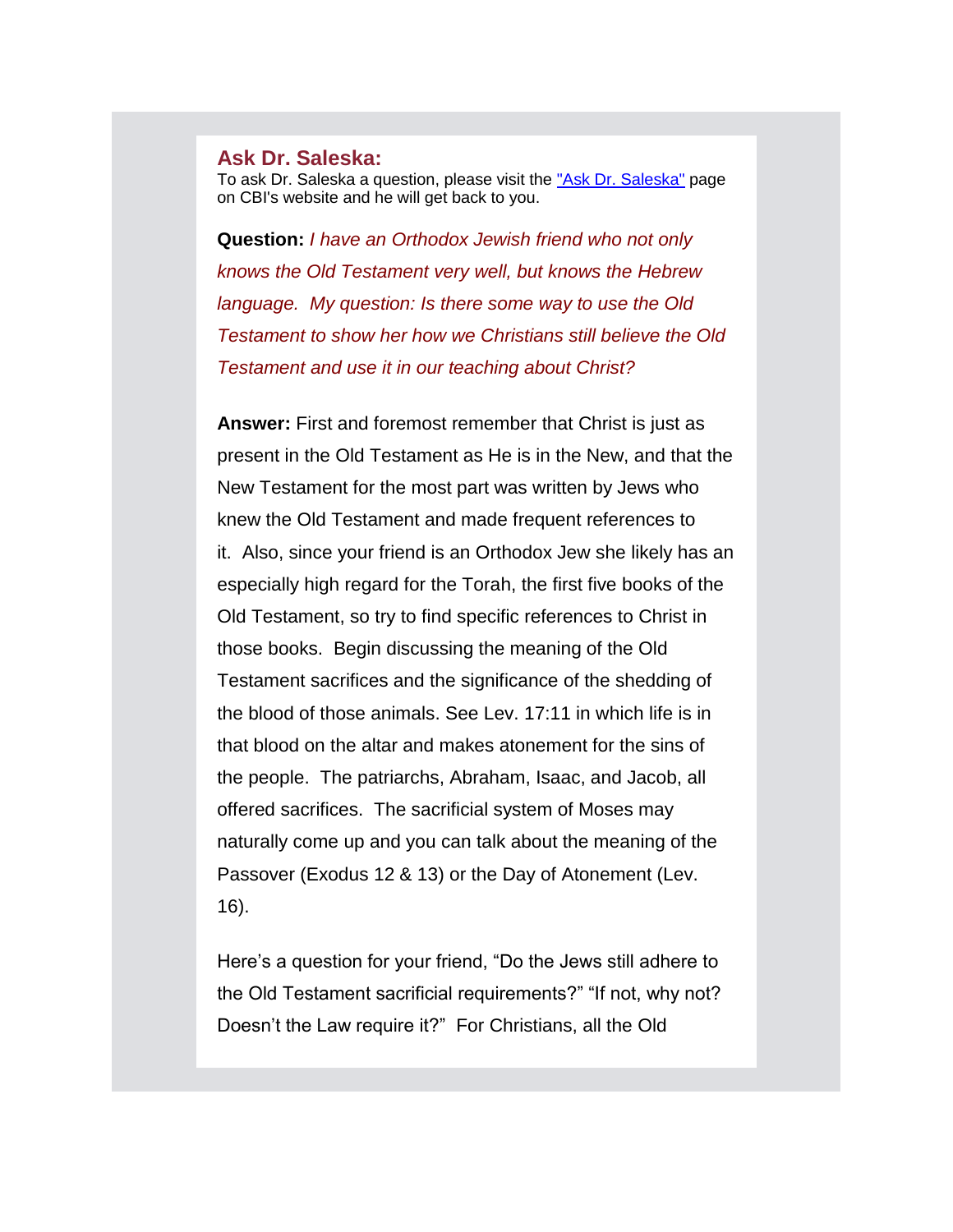Testament sacrifices have New Testament significance in that Christ is THE SACRIFICE to end all sacrifices; His blood makes atonement for all sin on the altar of the Cross. "…the blood of Jesus Christ, God's Son, cleanses us from all sin" (I John 1:7).

With the above as a backdrop, proceed to Genesis chapter one and creation where God literally spoke the universe into existence. That is, He used His Word. Your friend might be interested to hear that Christ is called the Word by which all things were made, and that this Word became flesh and lived among us as one of us, clearly showing Christ as the creator of the world (John 1:1-14). Hopefully this concept will initiate a discussion centering on the relationship between the Old and New Testaments; and then you might ask your friend this question, "Why does the prophet Jeremiah speak of God making a New Covenant?" Jeremiah 31:31-34 will facilitate any question about the relationship between the testaments and the fulfillment of Jeremiah's prophecy.

The stage is set for the most important part of the discussion: the problem of sin and death and the answer that both testaments provide. At the end of Genesis chapter one when God finished the creation, He pronounced it "very good" (*tov meoth*), in perfect harmony, no disease, no death. Yet, creation is no longer perfect. We see disease and death everywhere. Why? Genesis 2:16-17 and 3:1-6 provide the reason; the disobedience of our first parents ate of the forbidden fruit. Yet, God provided a remarkable answer (Gen.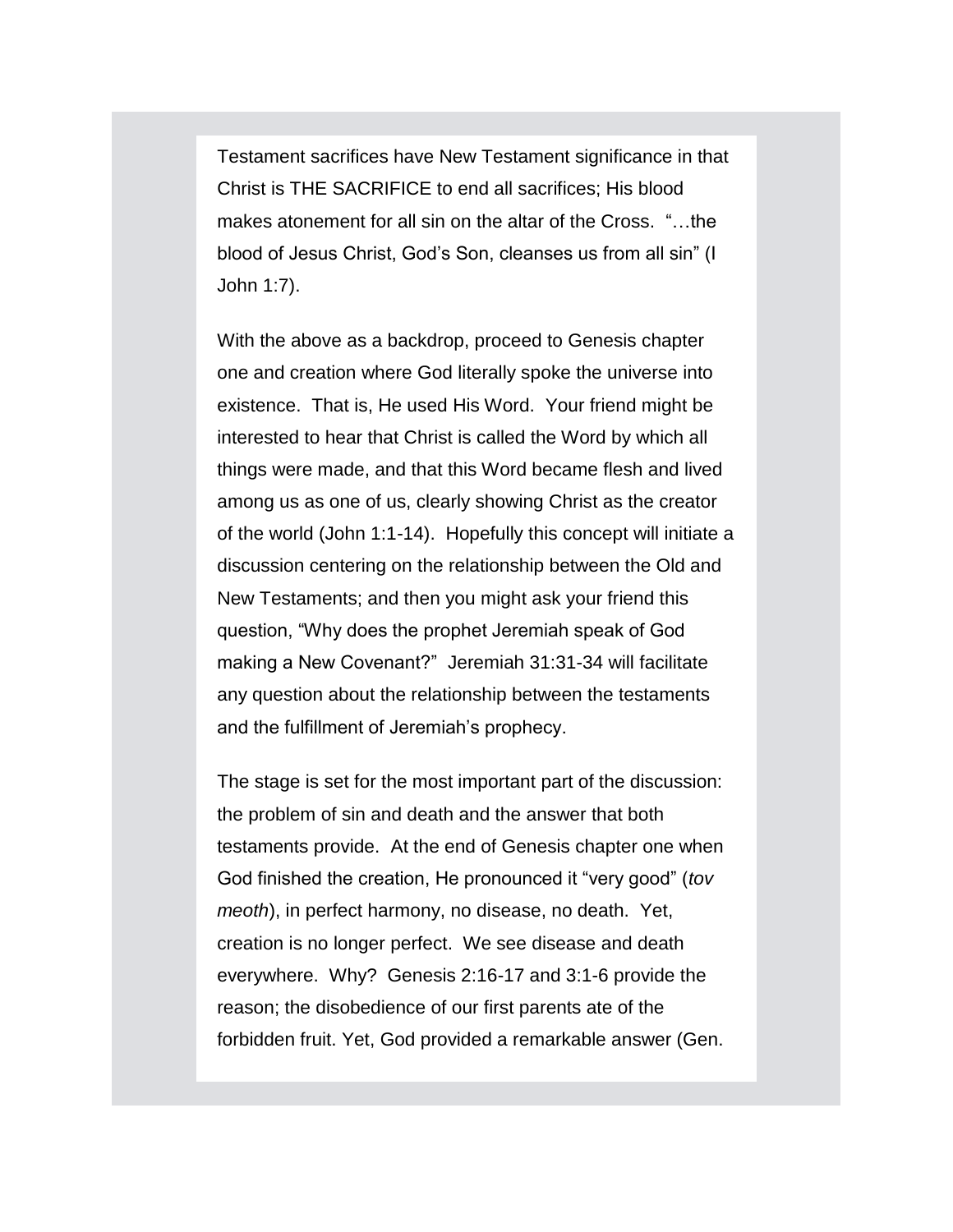3:15).

At this point it is extremely important to discuss in some length the disastrous effects of the Fall (an entire universe corrupted, contaminated, and disintegrating) and God's plan for dealing with a decaying creation and in particular a dying humanity (Gen. 3:15 expanded and explained; i.e. the Seed of the woman). Remember that your intent is to bring your friend to realize that the Promises in the Old Testament and their fulfillment in the New Testament can be summarized in these words from Col. 1:20: "…through the Son, then, God decided to bring the whole universe back to himself – through his Son's death on the Cross." That one simple yet utterly profound sentence provides the answer to our deepest hopes and needs. "All the Promises of God are yes and amen in Christ" (2 Cor.1:20).

The remainder of the discussion should center on Old Testament Promises by God to His people, and their fulfillment by Christ in the New Testament. St. Augustine: "The New is in the Old concealed, the Old is in the New revealed."

**Thoughts for discussion:** In Genesis 3, God takes the initiative in dealing with His children. Adam and Eve ran from God; He went after them. Even though He had said: If you eat of the tree you will surely die (Genesis 2:17), He does not want to condemn them. He wants to save them. At this point discuss in as much depth as possible God's Promise of the Seed of the woman (without the help of a man, Genesis 3:15,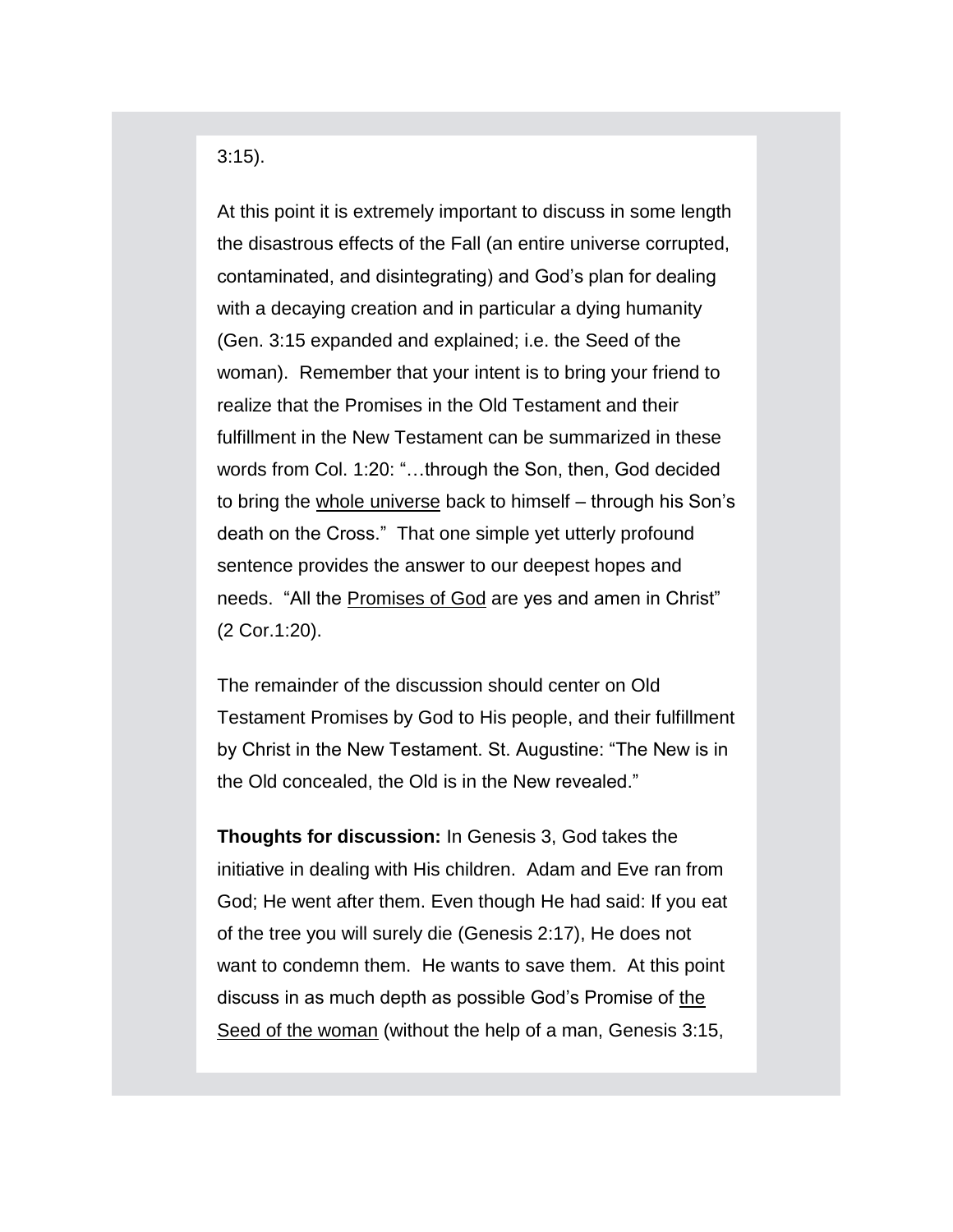Matthew 1:23 & Isaiah 7:14) who would crush the enemy's head thus dealing with death and mankind's eternal separation from God. This Promise under-girds all the other Old Testament promises.

Question for your friend, "Do you, as a Jew, believe in an afterlife?" If she answers yes, how will she attain it? Because she is a one of God's chosen people? By her good works?

Answer 1) "God's chosen people." Why did God choose them? Not because of anything in them, but because of God's love for them. Start with Deut. 7:7 and read to the end of the chapter and into chapter 8:1-ff. Note that God's relationship with His children is conditioned on their obedience to His commands. This is also true of God's promises (cf. Exodus 19:5-6).

The problem for the Jews (and everyone else) was that they were a rebellious people. They would not and could not do what God demanded. (Deut. 9:7 & 24) Only God could provide the remedy. He would have to do what men could not do. He would have to step in and take the consequences of the rebellion (death) on Himself. This is what the promise to Abraham (Gen. 12:1-3; cf. Gen. 22:1-18), to David (II Samuel 7:16), in Isaiah 53, and in Psalm 22:1, 8, 14-18, 31, etc. are all about.

Answer 2) "By good works" Deut. 27:26: "Cursed is everyone that continues not in all the words of this law to do them. And all the people shall say amen." Your question should then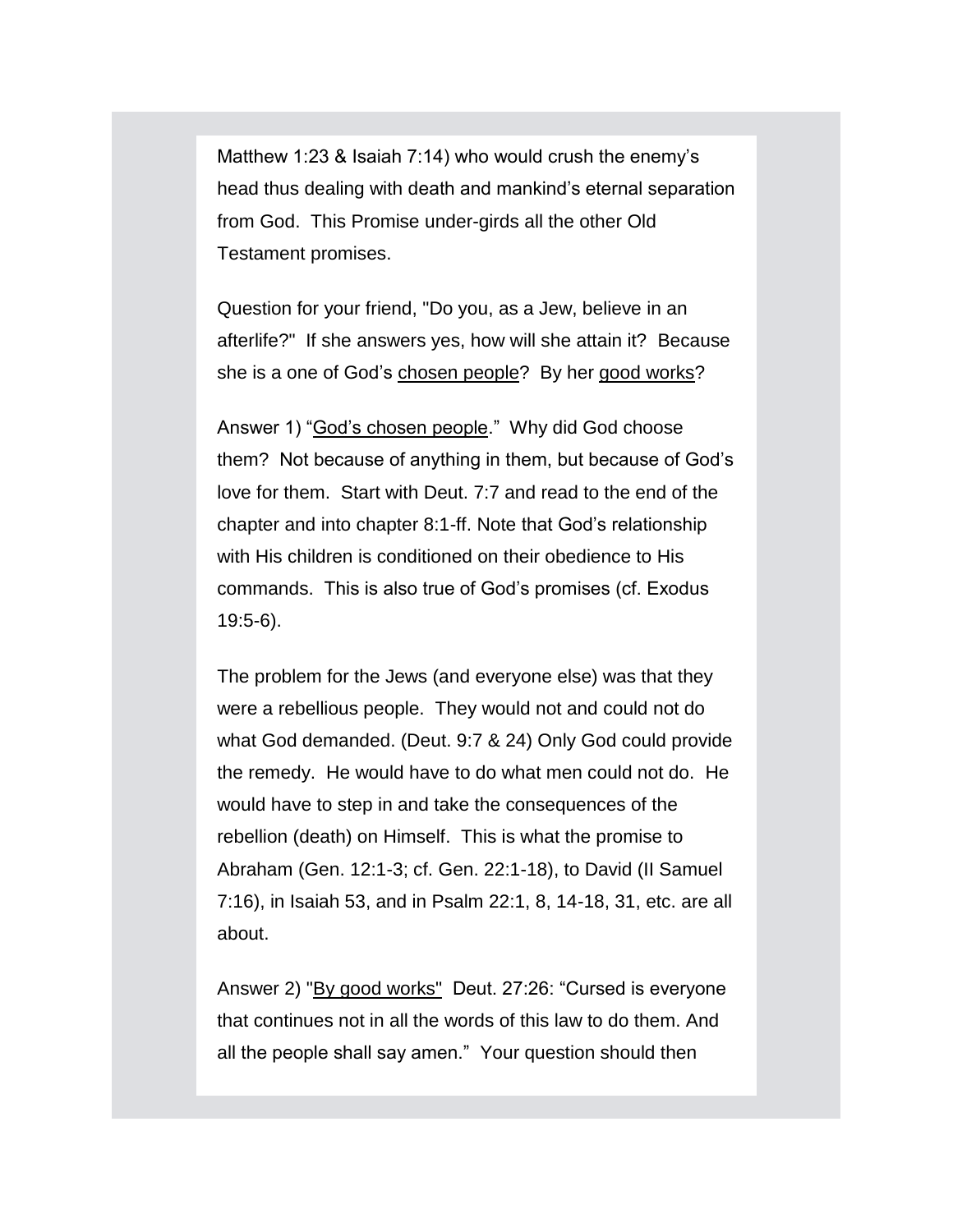be, "Have you done according to all the words of the law?" Obviously not, no one has or can. In "Jews for Jesus", Joshua Turnil wrote that one Rabbi he spoke with concluded that only the one who wrote the Torah (Law) could really fulfill the Law. The author, of course, would be God. Matthew 5:17: "Think not that I am come to destroy the Law and the Prophets: I am not come to destroy but to fulfill."

At this juncture it might be profitable to discuss the spread of the message of the Messiah from the first century Jewish communities to the rest of the world, specifically the book of Acts.

#### **Contribute:**

If you find value in this e-Bulletin and other CBI offerings and would like to support our mutual desire to spread God's Word to wide audiences, please consider writing a check to Concordia University Wisconsin with CBI e-Bulletin and A913 on the memo line, or follow the link to contribute online: [Support Concordia Bible Institute.](http://www.concordiabible.org/contribute/)

| Share        |
|--------------|
| <b>Tweet</b> |
| Forward      |

*"Seeing Jesus in the Old Testament" photo courtesy of* http://www.prayercollege.org/tag/messiah